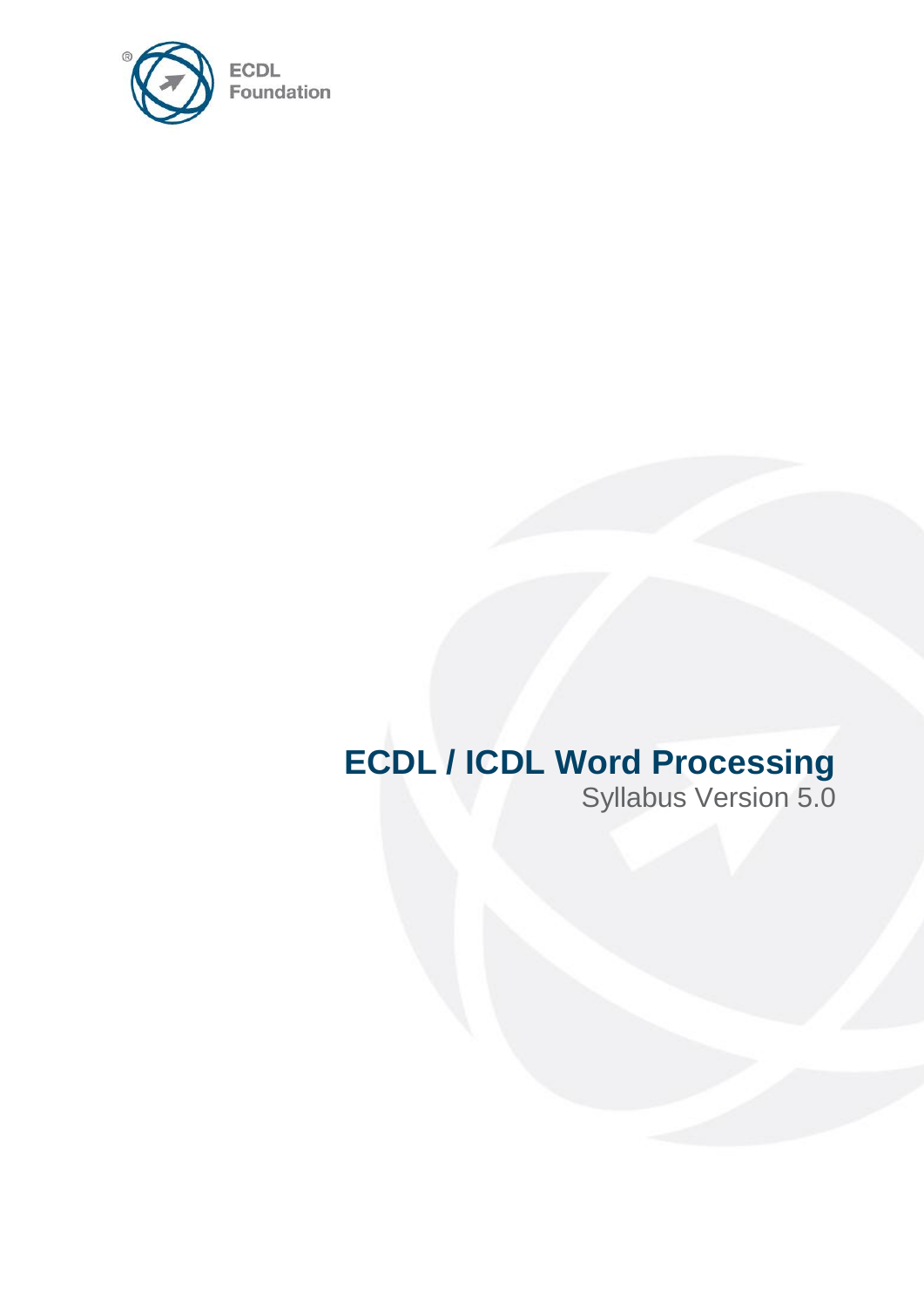

#### **Purpose**

This document details the syllabus for *ECDL / ICDL Word Processing*. The syllabus describes, through learning outcomes, the knowledge and skills that a candidate for *ECDL / ICDL Word Processing* should possess. The syllabus also provides the basis for the theory and practice-based test in this module.

#### **Copyright © 2007 ECDL Foundation**

All rights reserved. No part of this publication may be reproduced in any form except as permitted by ECDL Foundation. Enquiries for permission to reproduce material should be directed to ECDL Foundation.

#### **Disclaimer**

Although every care has been taken by ECDL Foundation in the preparation of this publication, no warranty is given by ECDL Foundation, as publisher, as to the completeness of the information contained within it and neither shall ECDL Foundation be responsible or liable for any errors, omissions, inaccuracies, loss or damage whatsoever arising by virtue of such information or any instructions or advice contained within this publication. Changes may be made by ECDL Foundation at its own discretion and at any time without notice.

ECDL Foundation is a registered business name of The European Computer Driving Licence Foundation Limited and ECDL Foundation (International) Limited. European Computer Driving Licence, ECDL, International Computer Driving Licence, ICDL, and related logos are all registered Trade Marks of ECDL Foundation. All rights reserved.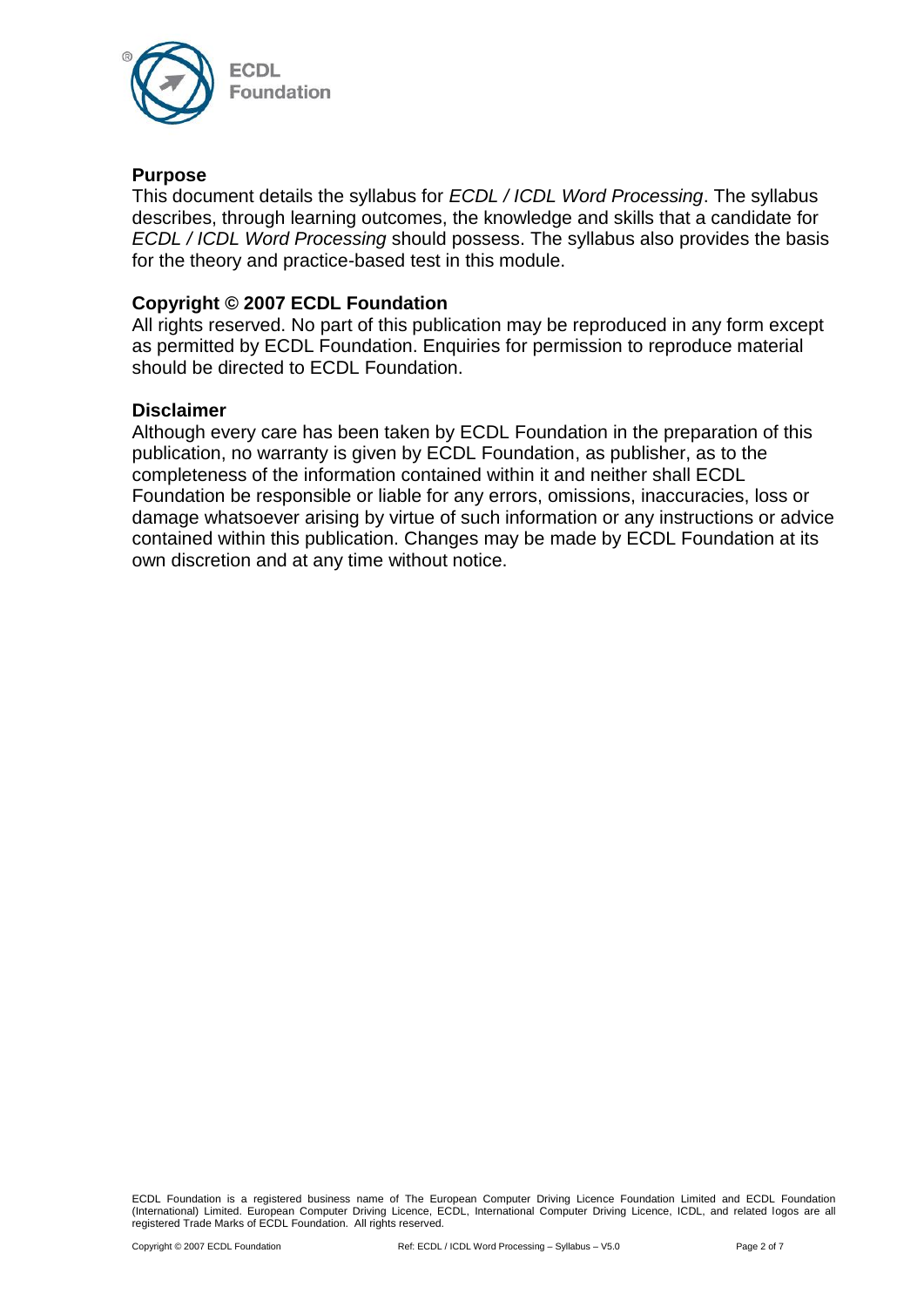

## **ECDL / ICDL Word Processing**

This module sets out essential concepts and skills relating to the ability to use a word processing application to create everyday letters and documents.

### **Module Goals**

Successful candidates will be able to:

- Work with documents and save them in different file formats.
- Choose built-in options such as the Help function to enhance productivity.
- Create and edit small-sized word processing documents that will be ready to share and distribute.
- Apply different formats to documents to enhance them before distribution and recognize good practice in choosing the appropriate formatting options.
- Insert tables, images and drawn objects into documents.
- Prepare documents for mail merge operations.
- Adjust document page settings and check and correct spelling before finally printing documents.

| <b>CATEGORY</b>                   | <b>SKILL SET</b>           | REF.  | <b>TASK ITEM</b>                                                                                                                                |
|-----------------------------------|----------------------------|-------|-------------------------------------------------------------------------------------------------------------------------------------------------|
| 1 Using the<br><b>Application</b> | 1.1 Working with Documents | 1.1.1 | Open, close a word processing<br>application. Open, close<br>documents.                                                                         |
|                                   |                            | 1.1.2 | Create a new document based<br>on default template, other<br>available template like: memo,<br>fax, agenda.                                     |
|                                   |                            | 1.1.3 | Save a document to a location on<br>a drive. Save a document under<br>another name to a location on a<br>drive.                                 |
|                                   |                            | 1.1.4 | Save a document as another file<br>type like: text file, Rich Text<br>Format, template, software<br>specific file extension, version<br>number. |
|                                   |                            | 1.1.5 | Switch between open<br>documents.                                                                                                               |
|                                   | 1.2 Enhancing Productivity | 1.2.1 | Set basic options/preferences in<br>the application: user name,<br>default folder to open, save<br>documents.                                   |
|                                   |                            | 1.2.2 | Use available Help functions.                                                                                                                   |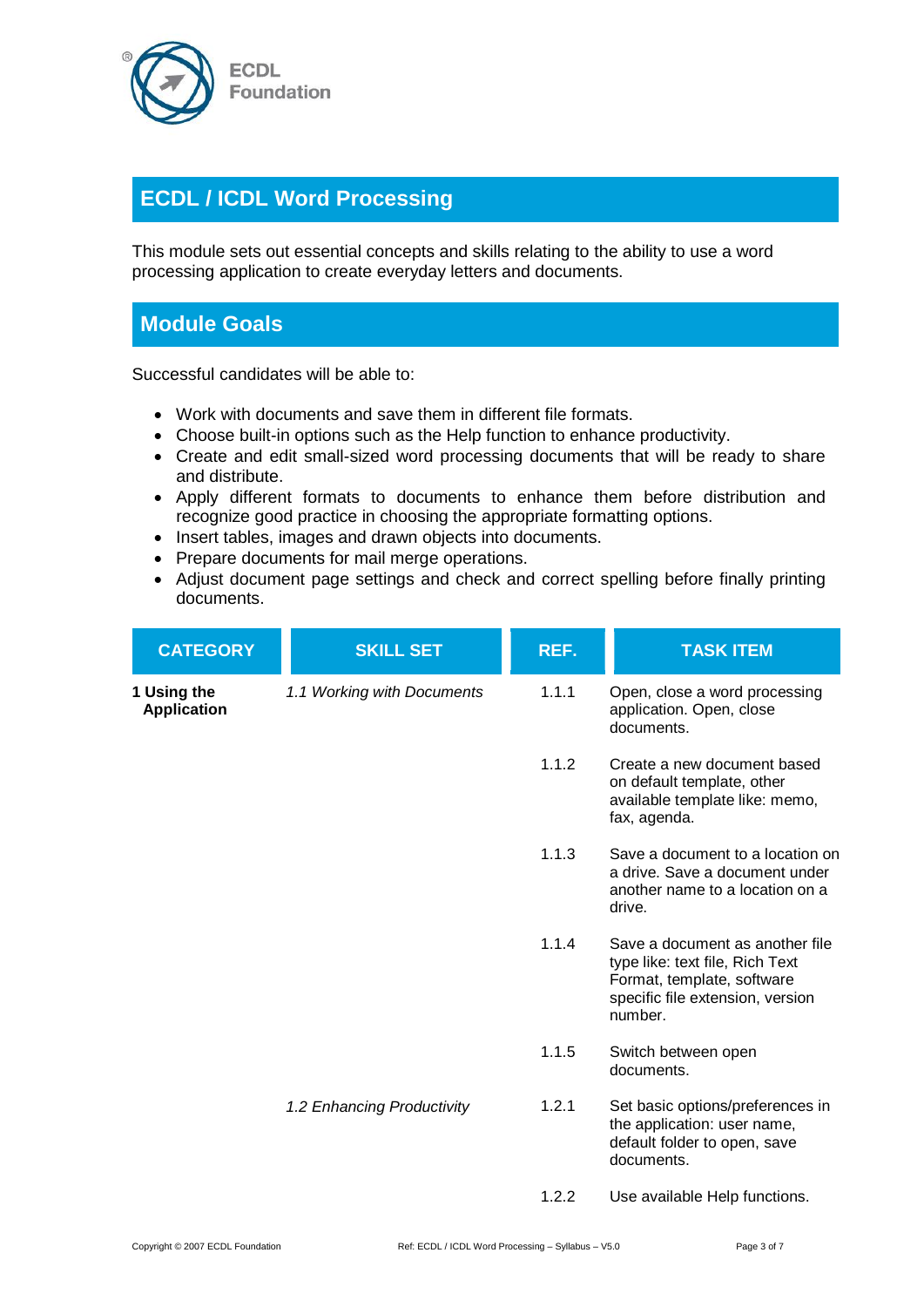

| <b>CATEGORY</b>               | <b>SKILL SET</b> | REF.  | <b>TASK ITEM</b>                                                                                                              |
|-------------------------------|------------------|-------|-------------------------------------------------------------------------------------------------------------------------------|
|                               |                  | 1.2.3 | Use magnification/zoom tools.                                                                                                 |
|                               |                  | 1.2.4 | Display, hide built-in toolbars.<br>Restore, minimize the ribbon.                                                             |
| 2 Document<br><b>Creation</b> | 2.1 Enter Text   | 2.1.1 | Switch between page view<br>modes.                                                                                            |
|                               |                  | 2.1.2 | Enter text into a document.                                                                                                   |
|                               |                  | 2.1.3 | Insert symbols or special<br>characters like: ©, ®, ™.                                                                        |
|                               | 2.2 Select, Edit | 2.2.1 | Display, hide non-printing<br>formatting marks like: spaces,<br>paragraph marks, manual line<br>break marks, tab characters.  |
|                               |                  | 2.2.2 | Select character, word, line,<br>sentence, paragraph, entire body<br>text.                                                    |
|                               |                  | 2.2.3 | Edit content by entering,<br>removing characters, words<br>within existing text, by over-<br>typing to replace existing text. |
|                               |                  | 2.2.4 | Use a simple search command<br>for a specific word, phrase.                                                                   |
|                               |                  | 2.2.5 | Use a simple replace command<br>for a specific word, phrase.                                                                  |
|                               |                  | 2.2.6 | Copy, move text within a<br>document, between open<br>documents.                                                              |
|                               |                  | 2.2.7 | Delete text.                                                                                                                  |
|                               |                  | 2.2.8 | Use the undo, redo command.                                                                                                   |
| <b>3 Formatting</b>           | $3.1$ Text       | 3.1.1 | Change text formatting: font<br>sizes, font types.                                                                            |
|                               |                  | 3.1.2 | Apply text formatting: bold, italic,<br>underline.                                                                            |
|                               |                  | 3.1.3 | Apply text formatting: subscript,<br>superscript.                                                                             |
|                               |                  | 3.1.4 | Apply different colours to text.                                                                                              |
|                               |                  | 3.1.5 | Apply case changes to text.                                                                                                   |
|                               |                  | 3.1.6 | Apply automatic hyphenation.                                                                                                  |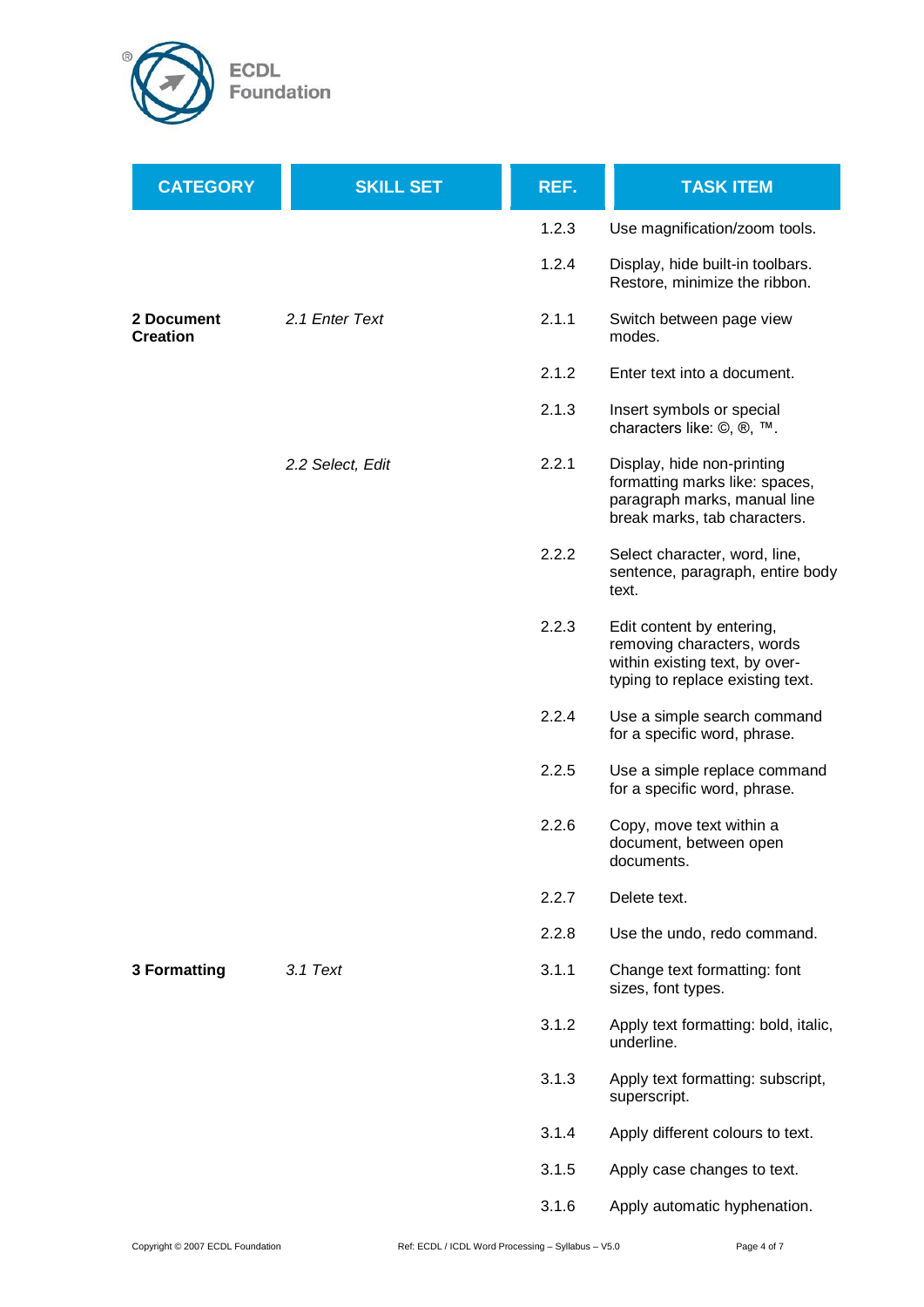

| <b>CATEGORY</b> | <b>SKILL SET</b>   | REF.   | <b>TASK ITEM</b>                                                                                                                              |
|-----------------|--------------------|--------|-----------------------------------------------------------------------------------------------------------------------------------------------|
|                 | 3.2 Paragraphs     | 3.2.1  | Create, merge paragraph(s).                                                                                                                   |
|                 |                    | 3.2.2  | Insert, remove soft carriage<br>return (line break).                                                                                          |
|                 |                    | 3.2.3  | Recognize good practice in<br>aligning text: use align, indent,<br>tab tools rather than inserting<br>spaces.                                 |
|                 |                    | 3.2.4  | Align text left, centre, right,<br>justified.                                                                                                 |
|                 |                    | 3.2.5  | Indent paragraphs: left, right, first<br>line.                                                                                                |
|                 |                    | 3.2.6  | Set, remove and use tabs: left,<br>centre, right, decimal.                                                                                    |
|                 |                    | 3.2.7  | Recognize good practice in<br>paragraph spacing: apply<br>spacing between paragraphs<br>rather than use the Return key.                       |
|                 |                    | 3.2.8  | Apply spacing above, below<br>paragraphs. Apply single, 1.5<br>lines, double line spacing within<br>paragraphs.                               |
|                 |                    | 3.2.9  | Add, remove bullets, numbers in<br>a single level list. Switch between<br>different standard bullet, number<br>styles in a single level list. |
|                 |                    | 3.2.10 | Add a box border and<br>shading/background colour to a<br>paragraph.                                                                          |
|                 | 3.3 Styles         | 3.3.1  | Apply an existing character style<br>to selected text.                                                                                        |
|                 |                    | 3.3.2  | Apply an existing paragraph style<br>to one or more paragraphs.                                                                               |
|                 |                    | 3.3.3  | Use copy format tool.                                                                                                                         |
| 4 Objects       | 4.1 Table Creation | 4.1.1  | Create a table ready for data<br>insertion.                                                                                                   |
|                 |                    | 4.1.2  | Insert, edit data in a table.                                                                                                                 |
|                 |                    | 4.1.3  | Select rows, columns, cells,<br>entire table.                                                                                                 |
|                 |                    | 4.1.4  | Insert, delete, rows and columns.                                                                                                             |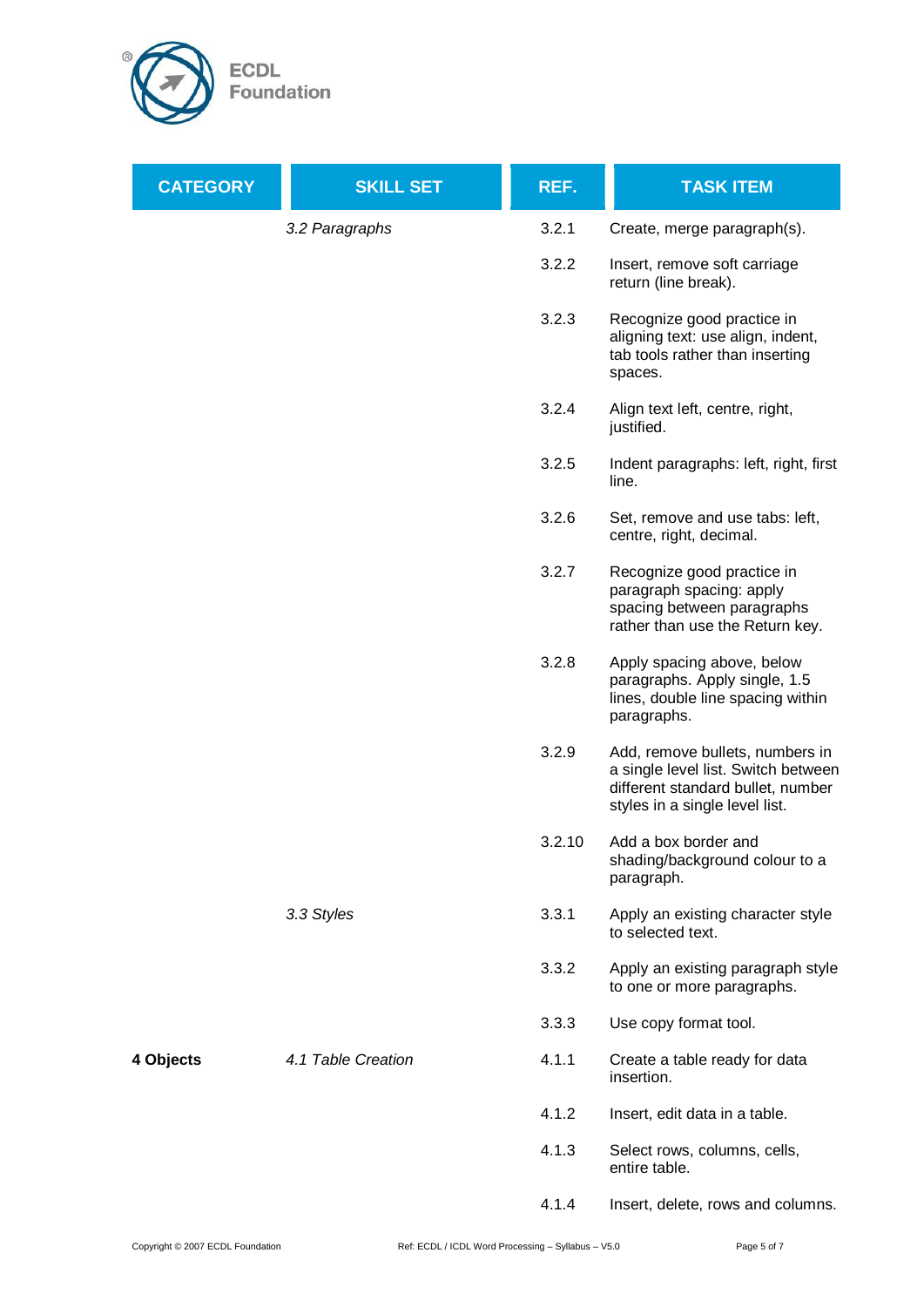

| <b>CATEGORY</b>          | <b>SKILL SET</b>      | REF.  | <b>TASK ITEM</b>                                                                                            |
|--------------------------|-----------------------|-------|-------------------------------------------------------------------------------------------------------------|
|                          | 4.2 Table Formatting  | 4.2.1 | Modify column width, row height.                                                                            |
|                          |                       | 4.2.2 | Modify cell border line style,<br>width, colour.                                                            |
|                          |                       | 4.2.3 | Add shading/background colour<br>to cells.                                                                  |
|                          | 4.3 Graphical Objects | 4.3.1 | Insert an object (picture, image,<br>chart, drawn object) to a<br>specified location in a document.         |
|                          |                       | 4.3.2 | Select an object.                                                                                           |
|                          |                       | 4.3.3 | Copy, move an object within a<br>document, between open<br>documents.                                       |
|                          |                       | 4.3.4 | Resize, delete an object.                                                                                   |
| 5 Mail Merge             | 5.1 Preparation       | 5.1.1 | Open, prepare a document, as a<br>main document for a mail merge.                                           |
|                          |                       | 5.1.2 | Select a mailing list, other data<br>file, for use in a mail merge.                                         |
|                          |                       | 5.1.3 | Insert data fields in a mail merge<br>main document (letter, address<br>labels).                            |
|                          | 5.2 Outputs           | 5.2.1 | Merge a mailing list with a letter,<br>label document as a new file or<br>printed output.                   |
|                          |                       | 5.2.2 | Print mail merge outputs: letters,<br>labels.                                                               |
| <b>6 Prepare Outputs</b> | 6.1 Setup             | 6.1.1 | Change document orientation:<br>portrait, landscape. Change<br>paper size.                                  |
|                          |                       | 6.1.2 | Change margins of entire<br>document, top, bottom, left, right.                                             |
|                          |                       | 6.1.3 | Recognize good practice in<br>adding new pages: insert a page<br>break rather than using the<br>Return key. |
|                          |                       | 6.1.4 | Insert, delete a page break in a<br>document.                                                               |
|                          |                       | 6.1.5 | Add, edit text in headers, footers.                                                                         |